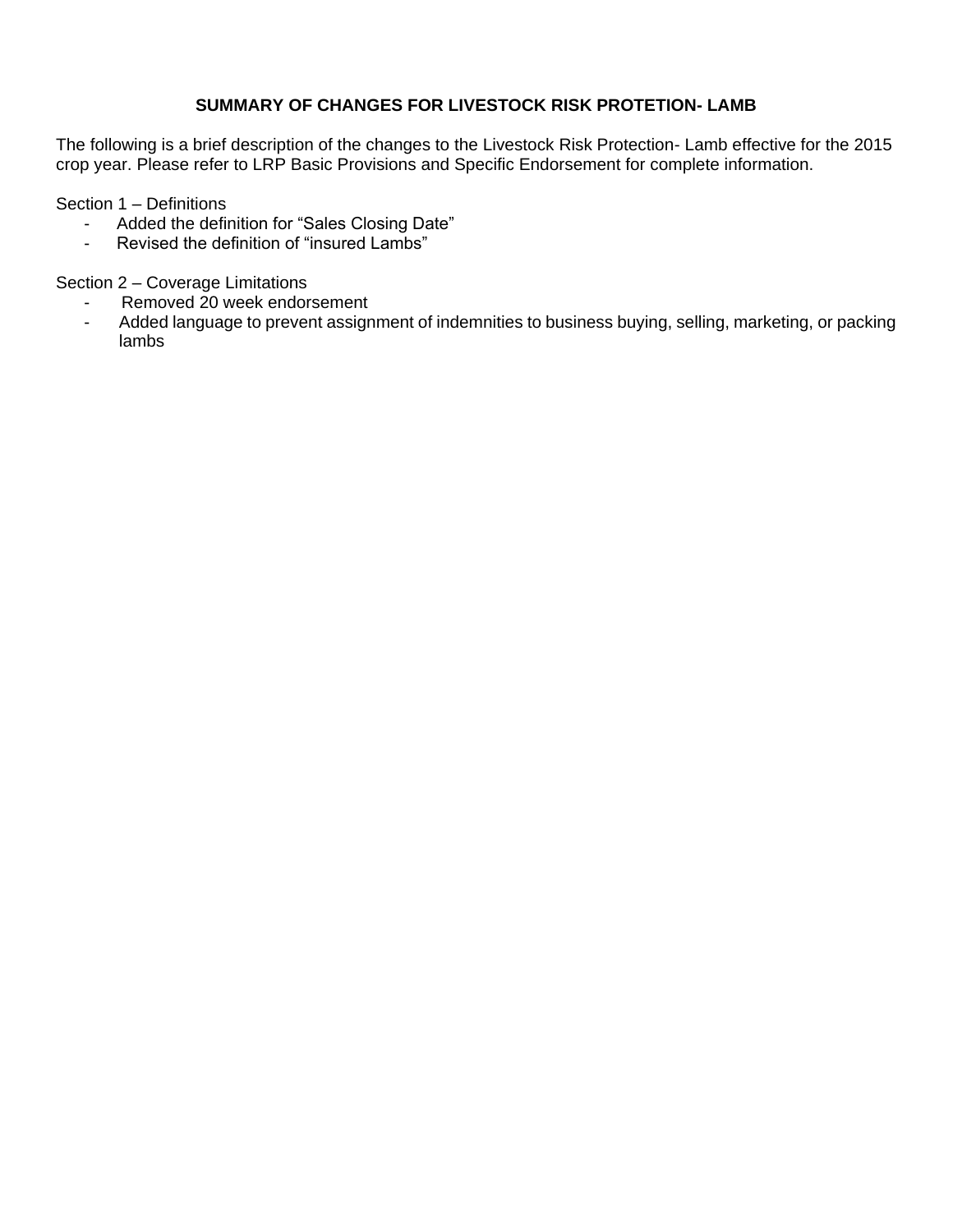# **UNITED STATES DEPARTMENT OF AGRICULTURE FEDERAL CROP INSURANCE CORPORATION LIVESTOCK RISK PROTECTION POLICY SPECIFIC COVERAGE ENDORSEMENT – LAMB**



This Specific Coverage Endorsement to the Livestock Risk Protection policy offers protection against a decline in live lamb prices during the term of the endorsement. You will receive an indemnity if live lamb prices drop below a predetermined level and all terms and conditions of the policy have been met. Lamb prices under this policy refer to a price series published by the Agricultural Marketing Service (AMS). The length of each endorsement available for lamb is 13, 26 or 39 weeks.

#### **Terms and Conditions**

#### **1. DEFINITIONS.**

**Actual Ending Value–Live Lambs** - The price at the end of the insurance period calculated in accordance with the Special Provisions.

**Effective Date** - In lieu of the definition listed in section 1 of the Basic Policy, the effective date is the date associated with the beginning of insurance for a Specific Coverage Endorsement. This is the date that coverage begins. The effective date will always be the date the rates and coverage prices were first available for sale on the RMA website. If the Specific Coverage Endorsement was purchased and we approved it on a day following the date the rates and coverage prices were published on the RMA website, the effective date is still the date that the rates and coverage prices were first available for sale on the RMA website.

**Ending Period** - The weekly period over which the actual ending value is determined.

**Expected Ending Value** - The market price expected at the end of the insurance period, and found in the actuarial documents. The Expected Ending Value is a live weight value, and is used in calculations on a dollars per hundredweight basis to determine coverage prices.

**Insured Lambs** - The lambs covered under the policy are feeder or slaughter lambs that-

- (a) As of the Effective Date for the applicable Specific Coverage Endorsement, are currently owned (already born) and are not subject to any agreement with any buyer or potential buyer offering to purchase such lambs (or meat derived from such lambs) at a specified price (and will not be made subject to such an agreement until not more than 30 days prior to the policy end date);
- (b) Are expected, by the Ending Period,
	- (1) To weigh between 50 and 150 pounds and,
	- (2) To be of an age that qualifies for the USDA/Agriculture Marketing Service grade standards definition of live lambs.

**Sales Period** - In lieu of the definition of Sales Period in section 1 of the LRP Basic Policy, the sales period is the period during which a Specific Coverage Endorsement may be purchased that begins at the date and time coverage prices and rates are first available for sales on the RMA website, as specified in the Special Provisions. Coverage is not available for purchase if the period used for determining the coverage prices or rates is a Federal holiday.

**Target Weight** - The anticipated live weight of lamb (per head) at the ending period on a cwt basis. Target weight should be the average expected weight for all covered livestock.

**Sales Closing Date**- The date coverage begins.

### **2. COVERAGE LIMITATIONS.**

- (a) Coverage is available for insured lambs as defined in section 1 only.
- (b) The maximum number of lambs that may be insured under any one Specific Coverage Endorsement shall be 2,000 head, and during any crop year shall be 28,000 head.
- (c) Sales of all Specific Coverage Endorsements for Lamb will be suspended;
	- (1) For futures sales periods if a comparison of price generated by the lamb price prediction model to the actual current market prices shows that the model fails to adequately explain current market prices (LRP sales may resume once modeled lamb prices are determined to be consistent with current market prices);
	- (2) In lieu of section 4(c)(4) of the Basic Policy, during the sales period and for future sales periods if there has been a news report, announcement, or other event that occurs before or after rates and coverage prices are published, that is believed by the Secretary of Agriculture, Administrator of the Risk Management Agency, or other designated staff of the Risk Management Agency, to result in market conditions significantly different than those used to rate or to establish coverage prices for LRP Lamb (Sales will resume when coverage prices and rates again become available on the website); or
	- (3) At any time if the amount of sales exceeds the amount specified in the Special Provisions.
- (d) Coverage for certain insurance periods will not be available if any of the required data for